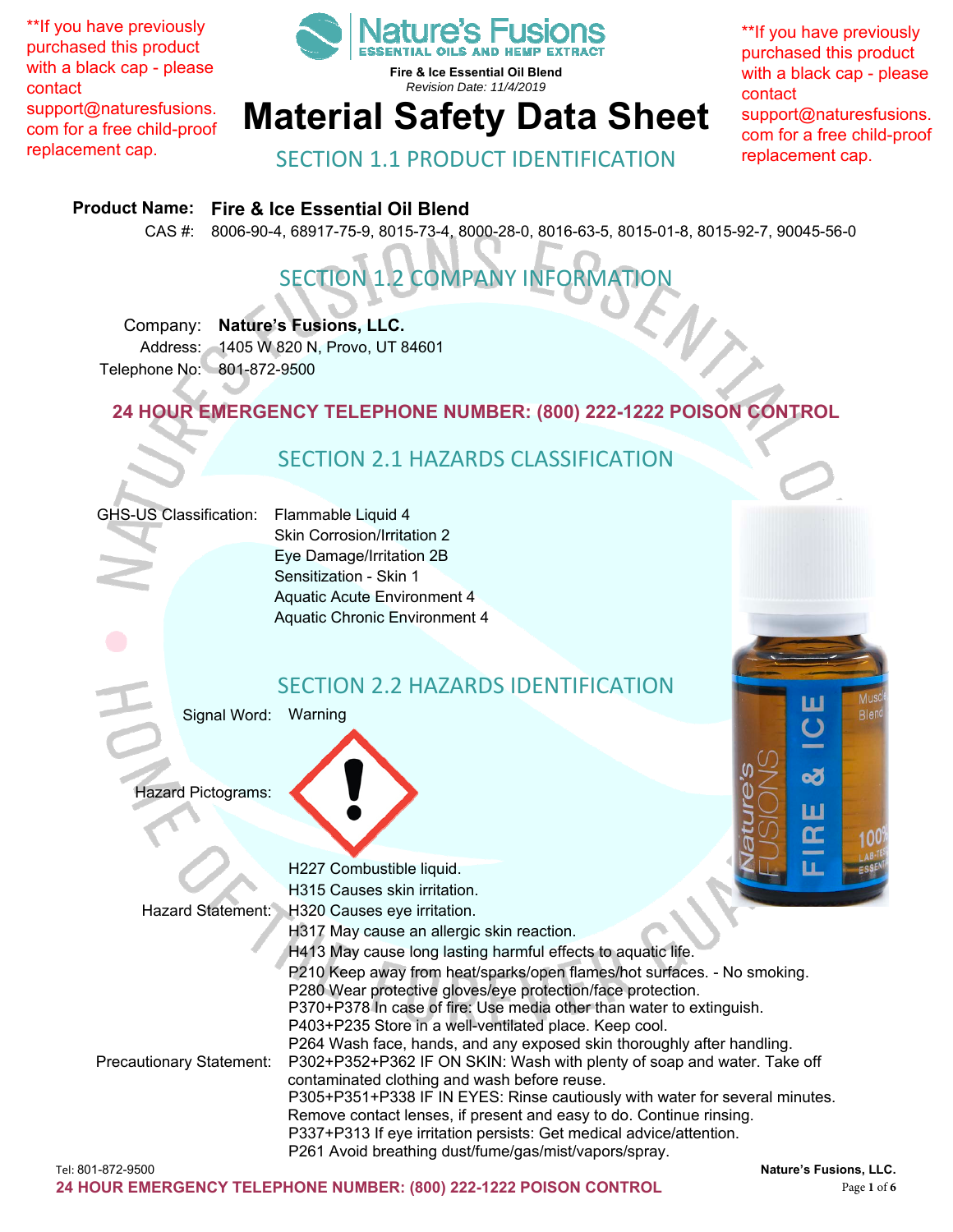

**Fire & Ice Essential Oil Blend**  *Revision Date: 11/4/2019* 

P272 Contaminated work clothing should not be allowed out of the workplace. P333+P313 If skin irritation or rash occurs: Get medical advice/attention. P363 Wash contaminated clothing before reuse. P273 Avoid release to the environment. P501 Dispose of contents/container in accordance with local/regional/national/international regulations.

#### SECTION 2.3 OTHER HAZARDS INDENTIFICATION

Other Hazards: No additional information available.

# SECTION: 3. COMPOSITION / INFORMATION INGREDIENTS

| <b>Content</b>                  | CAS#       | EC#       | Concentration |
|---------------------------------|------------|-----------|---------------|
| <b>Peppermint Essential Oil</b> | 8006-90-4  | 282-015-4 | 15% - 40%     |
| Wintergreen Essential Oil       | 68917-75-9 | 289-888-0 | 15% - 40%     |
| <b>Basil Essential Oil</b>      | 8015-73-4  | 283-900-8 | $5\% - 25\%$  |
| Lavender Essential Oil          | 8000-28-0  | 289-995-2 | $5\% - 25\%$  |
| <b>Clary Sage Essential Oil</b> | 8016-63-5  | 283-911-8 | $5\% - 25\%$  |
| Marjoram Essential Oil          | 8015-01-8  | 282-004-4 | $1\% - 10\%$  |
| Roman Chamomile Essential Oil   | 8015-92-7  | 283-467-5 | $1\% - 10\%$  |
| Helichrysum Essential Oil       | 90045-56-0 | 289-918-2 | $1\% - 10\%$  |

\*\*Specified chemical identity and/or exact percentage of composition has been withheld as a trade secret.

#### SECTION 4.1 NECESSARY FIRST AID MEASURES

| Eye Contact: Rinse thoroughly with plenty of water for at least 15 minutes and consult a physician.       |
|-----------------------------------------------------------------------------------------------------------|
| Inhalation: Allow the victim to rest. Get medical advice/attention if you feel unwell. Move to fresh air. |
| Ingestion: Wash off with soap and plenty of water. Consult a physician.                                   |
| Skin Contact: Remove/Take off immediately all contaminated clothing. Wash skin with plenty of water.      |

#### SECTION 4.2 SYMPTOMS

Eye Contact: Causes serious eye irritation. Inhalation: May cause an allergic skin reaction. Ingestion: Swallowing a small quantity of this material will result in serious health hazard. May be fatal if swallowed and enters airways. Skin Contact: Causes skin irritation.

# **SECTION 4/3**

Medical Attention/Special Treatment: Treat Symptomatically.

#### SECTION 5.1 EXTINGUISHING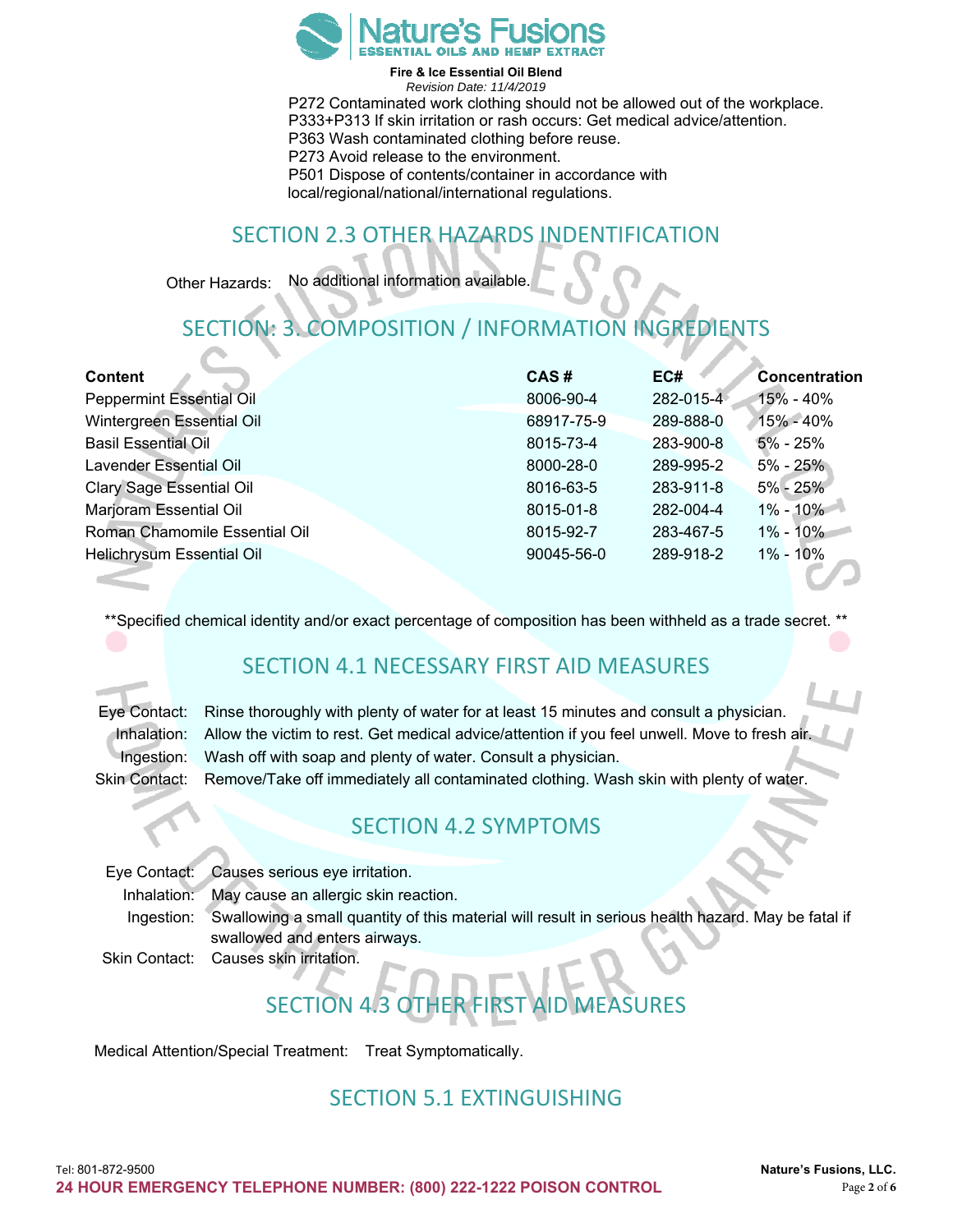

**Fire & Ice Essential Oil Blend**  *Revision Date: 11/4/2019*  Suitable Extinguishing media: CO2. Foam. Dry Chemical.

Unsuitable Extinguishing media: Water.

#### SECTION 5.2 SPECIAL HAZARDS

Special Hazards Arising from Chemical: No additional information available.

# SECTION 5.3 FIRE FIGHTING MEASURES

Firefighter Instructions: Wear self-contained breathing apparatus for firefighting if necessary. Protection during firefighting: Do not breathe smoke. Keep in a cool, well-ventilated place away from heat. Remove ignition sources.

#### SECTION 6.1 ACCIDENTAL RELEASE MEASURES

Personal Precautions: Wear respirator, gloves, and eye protection. Avoid inhalation and contact with skin and eyes. Protective equipment: Wear security glasses which protect from splashes.

Environmental Precautions: Do not allow to enter drains or water courses.

## SECTION 6.2 ACCIDENTAL RELEASE CLEANING MEASURES

Methods and Material for Cleaning Up: Absorb spilled material with sand or earth. For large spills, confine the spill in a dike and charge it with went sand or earth for subsequent safe disposal.

#### SECTION 7.1 PRECAUTIONS FOR HANDLING

Precautions for handling: Avoid contact with skin, eyes, and clothing. Do not eat, drink, or smoke when using this product.

#### SECTION 7.2 CONDITIONS FOR SAFE STORAGE

Conditions for safe storage: Keep container tightly closed in a dry and well-ventilated place. Containers which are opened must be carefully resealed and kept upright to prevent leakage. Light sensitive.

## SECTION 8.1 EXPOSURE AND ENGINEERING CON

PEL, ACGIH, TLV exposure limit: No additional information available. Appropriate engineering controls: Shower. Eyewash stations. Ventilation systems.

#### SECTION 8.2 PERSONAL PROTECTION/EQUIPMENT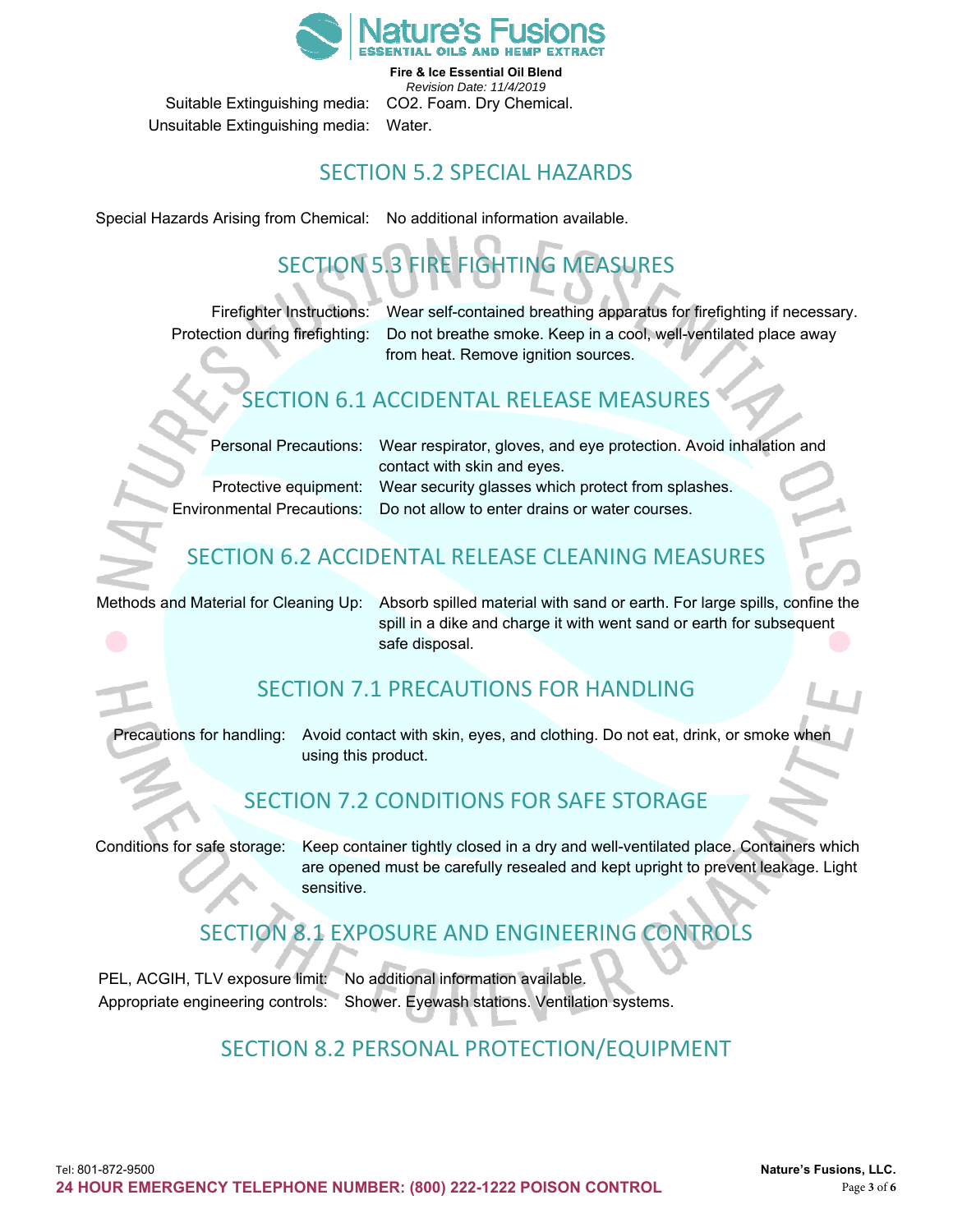

Skin and Body Protection: Wear protective clothing.

**Fire & Ice Essential Oil Blend**  *Revision Date: 11/4/2019*  Eye/Face Protection: Tight sealing safety goggles. Hand Protection: Wear protective gloves.

Respiratory Protection: Where risk assessment shows air-purifying respirators are appropriate use a full-face respirator with multi-purpose combination (US) or type ABEK (EN 14387) respirator cartridges as a backup to engineering controls. If the respirator is the sole means of protection, use a full-face supplied air respirator. Use respirators and components tested and approved under appropriate government standards such as NIOSH (US) or CEN (EU).

Environmental Exposure Control: Do not let product enter drains.

#### SECTION 8.3 ADDITIONAL INFORMATIO

Other: Do not eat, drink, or smoke during use.

#### SECTION 9.1 PHYSICAL PROPERTIES

|                         | Appearance: Pale yellow to pale amber liquid. |
|-------------------------|-----------------------------------------------|
|                         | Odor: Warm mint with slight floral notes.     |
|                         | Odor Threshold:   No data available.          |
| Physical State: Liquid. |                                               |

#### SECTION 9.2 CHEMICAL PROPERTIES

|                                      | pH:                        | No data available.                               |  |
|--------------------------------------|----------------------------|--------------------------------------------------|--|
| <b>Melting Point/Freezing Point:</b> |                            | No data available.                               |  |
|                                      | Boiling Point:             | No data available.                               |  |
|                                      | Flash Point:               | $79.5^\circ$ C                                   |  |
|                                      | <b>Evaporation Rate:</b>   | No data available.                               |  |
|                                      | Flammability (solid, gas): | No data available.                               |  |
|                                      | Explosive limits:          | No data available.                               |  |
|                                      | Vapor Pressure:            | No data available.                               |  |
|                                      | Vapor Density:             | No data available.                               |  |
|                                      | Specific Gravity:          | $0.930 - 1.040$ @ 20° C (68° F)                  |  |
|                                      | Solubility:                | Soluble in alcohol and oils. Insoluble in water. |  |
| Partition coefficient:               |                            |                                                  |  |
|                                      | (n-octanol/water)          | No data available.                               |  |
|                                      | Autoignition Temp:         | No data available.                               |  |
| Decomposition Temp:                  |                            | No data available.                               |  |
| Viscosity:1                          |                            | No data available.                               |  |

## SECTION 10 STABILITY AND REACTIVITY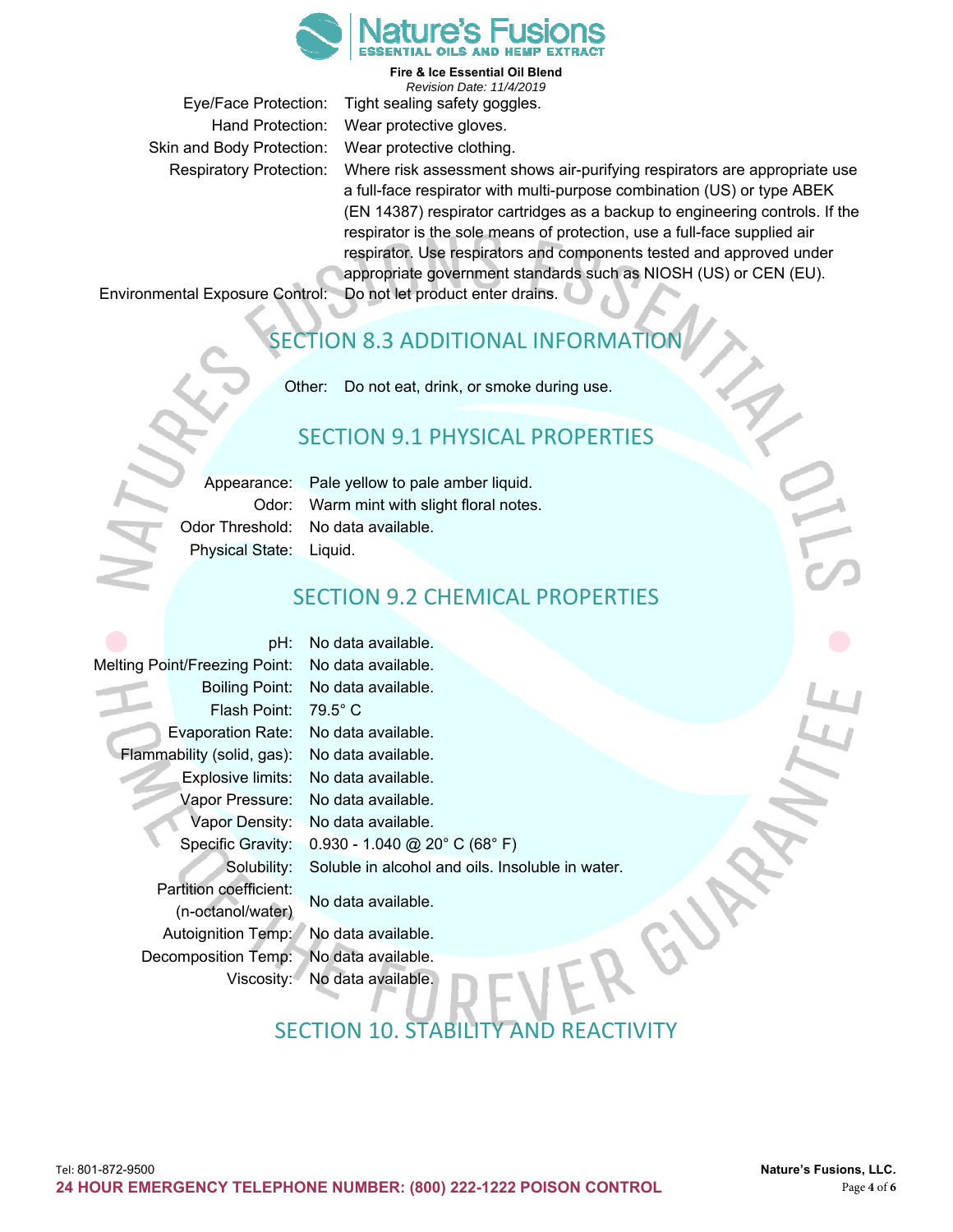

**Fire & Ice Essential Oil Blend**  *Revision Date: 11/4/2019* 

Reactivity: No additional information available. Chemical Stability: No additional information available.

Hazardous Reactions: No additional information available. Incompatible Materials: Strong bases. Strong oxidizing agnets. Strong acids. Acid Chlorides. Acid Anhydrides.

Hazardous Combustion CO2. CO. or Decomposition Products:

# SECTION 11.1 ROUTES OF EXPOSURE

Inhalation: May cause an allergic skin reaction.

Skin Contact: Irritant to skin and mucous membranes.

Eye Contact: Causes serious eye irritaiton.

Ingestion: Swallowing a small quantity of this material will result in serious health hazard. May be fatal if swallowed and enters airways.

#### SECTION 11.2 RELATED SYMPTOMS

|  | Inhalation: Refer to section 4.2   |
|--|------------------------------------|
|  | Skin Contact: Refer to section 4.2 |
|  | Eye Contact: Refer to section 4.2  |
|  | Ingestion: Refer to section 4.2    |

#### SECTION 11.3 OTHER TOXICOLOGICAL INFORMATION

Delayed/Chronic Effects: May cause allergic reactions on skin, may result in difficulty breathing. Toxicity: No additional information available. Carcinogenic: Not Carcinogenic.

#### SECTION 12.1 ECOLOGICAL INFORMATION

Eco-toxicity: No additional information available. Persistence and Degradability: No additional information available. Bio-accumulative: No additional information available. Mobility in Soil: No additional information available.

## SECTION 12.2 OTHER ECOLOGICAL INFORMATIO

Other Adverse Effects: No additional information available.

## SECTION 13. DISPOSAL CONSIDERATION

Waste Disposal Method: Must not be disposed of together with household garbage. Do not allow product to reach sewage system. Contaminated Packaging Disposal Method: Disposal must be made according to official regulations.